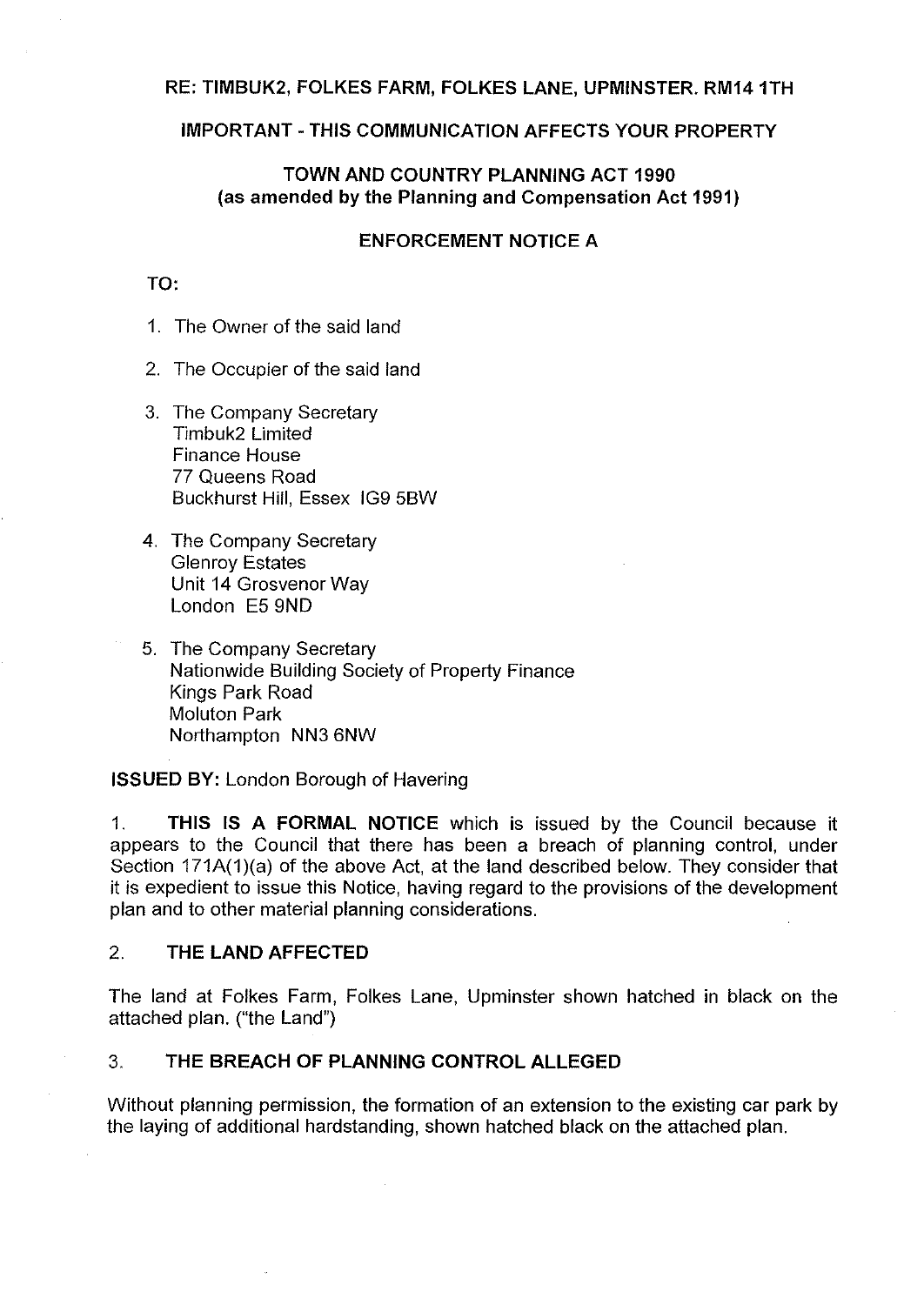# 4. **REASONS FOR ISSUING THIS NOTICE**

It appears to the Council that the above breach of planning control has occurred within the last four years.

The extension to the car park in question was substantially completed less than four years ago.

The site lies within the Metropolitan Green Belt. The unauthorised development is inappropriate in principle in terms of Green Belt policy guidance in PPG2 and is also harmful to the function, character, appearance and openness of the Green Belt, and therefore contrary to development plan policies and harmful to the visual amenities of the area. The Council do not consider that planning permission should be given, because planning conditions could not overcome this harm.

In making its decision to issue this Notice the Council considered that the unauthorised use is contrary to the following policies of the Local Development Framework: policies DC61, DC45 and PPG2 policy guidance.

# 5. **WHAT YOU ARE REQUIRED TO DO**

(i) Remove from the Land all hardstanding formed for the extension to the car park and return the Land to open, rural land.

Time for compliance: 3 months from the effective date of this notice.

(ii) Remove from the Land all rubbish, rubble, building material, machinery, apparatus and equipment brought onto the Land in order to comply with (i) above.

Time for compliance: 3 months from the effective date of this notice.

(iii) Restore the land to its former condition prior to the commencement of the unauthorised development by reseeding with grass.

Time for compliance: 6 months from the effective date of this notice.

# 6. **WHEN THIS NOTICE TAKES EFFECT**

This Notice takes effect on 16 May 2010, unless an appeal is made against it beforehand

Dated: 1 April 2010 'esk Signed:

Authorised Officer

on behalf of London Borough of Havering Town Hall Main Road Romford RM1 38D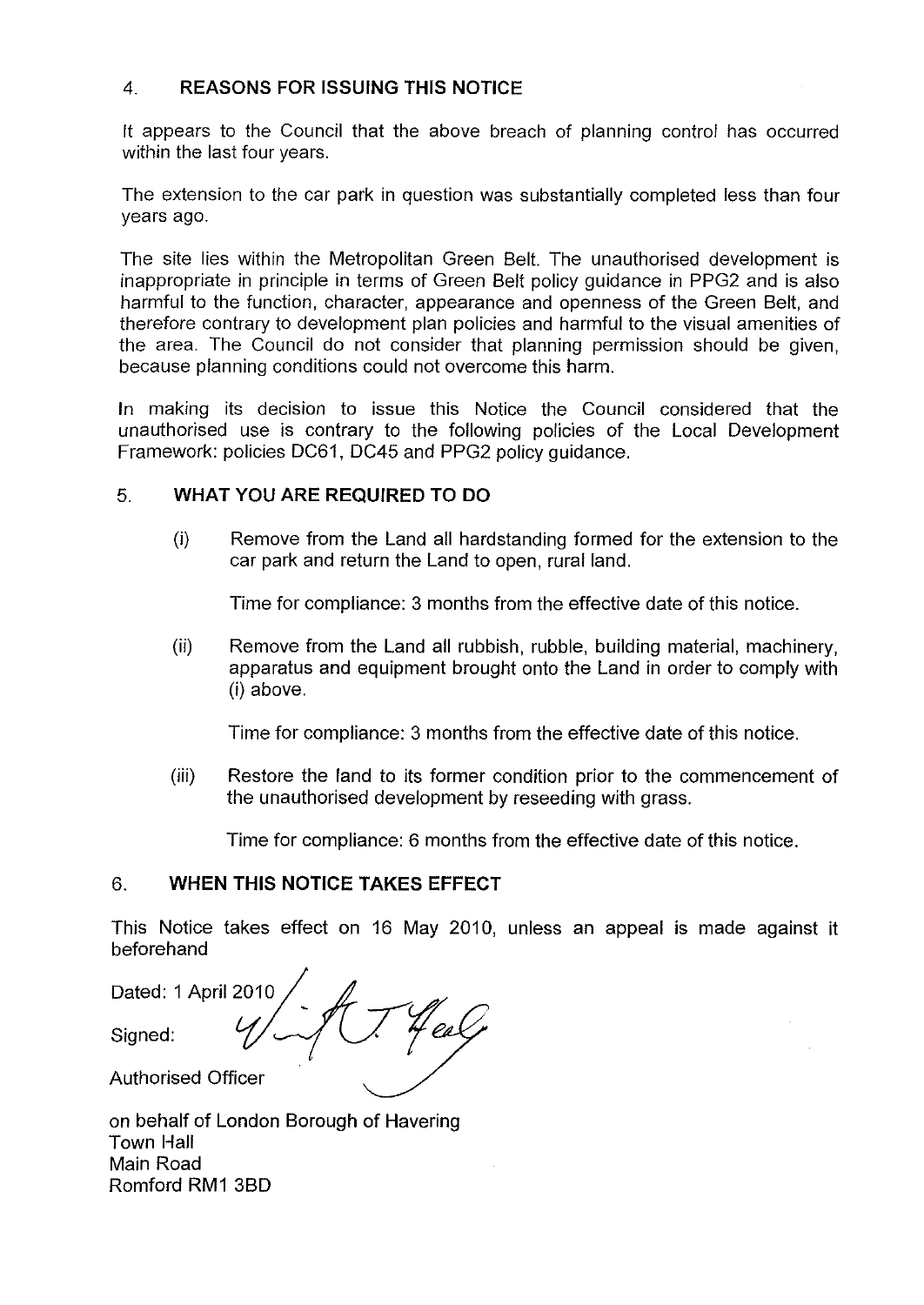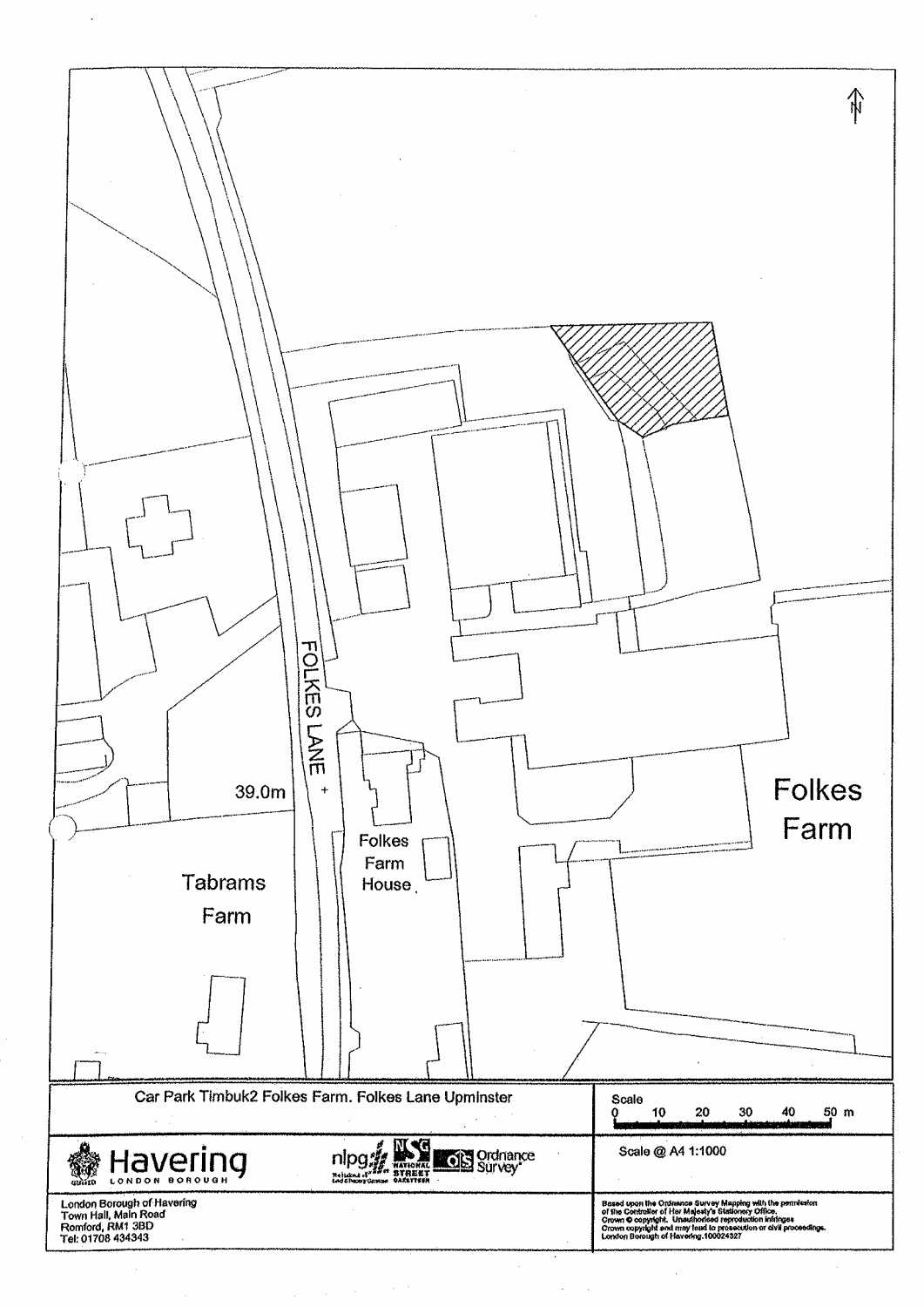# **YOUR RIGHT OF APPEAL**

You can appeal against this Enforcement Notice to the Secretary of State by the 16 May 2010. Further details are given in the attached explanatory note.

### **WHAT HAPPENS IF YOU DO NOT APPEAL**

If you do not appeal against this Enforcement Notice, it will take effect on 16 May 2010 and you must then ensure that the required steps for complying with it, for which you may be held responsible, are taken within the period specified in the Notice.

# **FAILURE TO COMPLY WITH AN ENFORCEMENT NOTICE WHICH HAS TAKEN EFFECT CAN RESULT IN PROSECUTION AND/OR REMEDIAL ACTION BY THE COUNCIL.**

 $\sim 10^6$ 

 $\mathcal{A}^{\mathcal{A}}$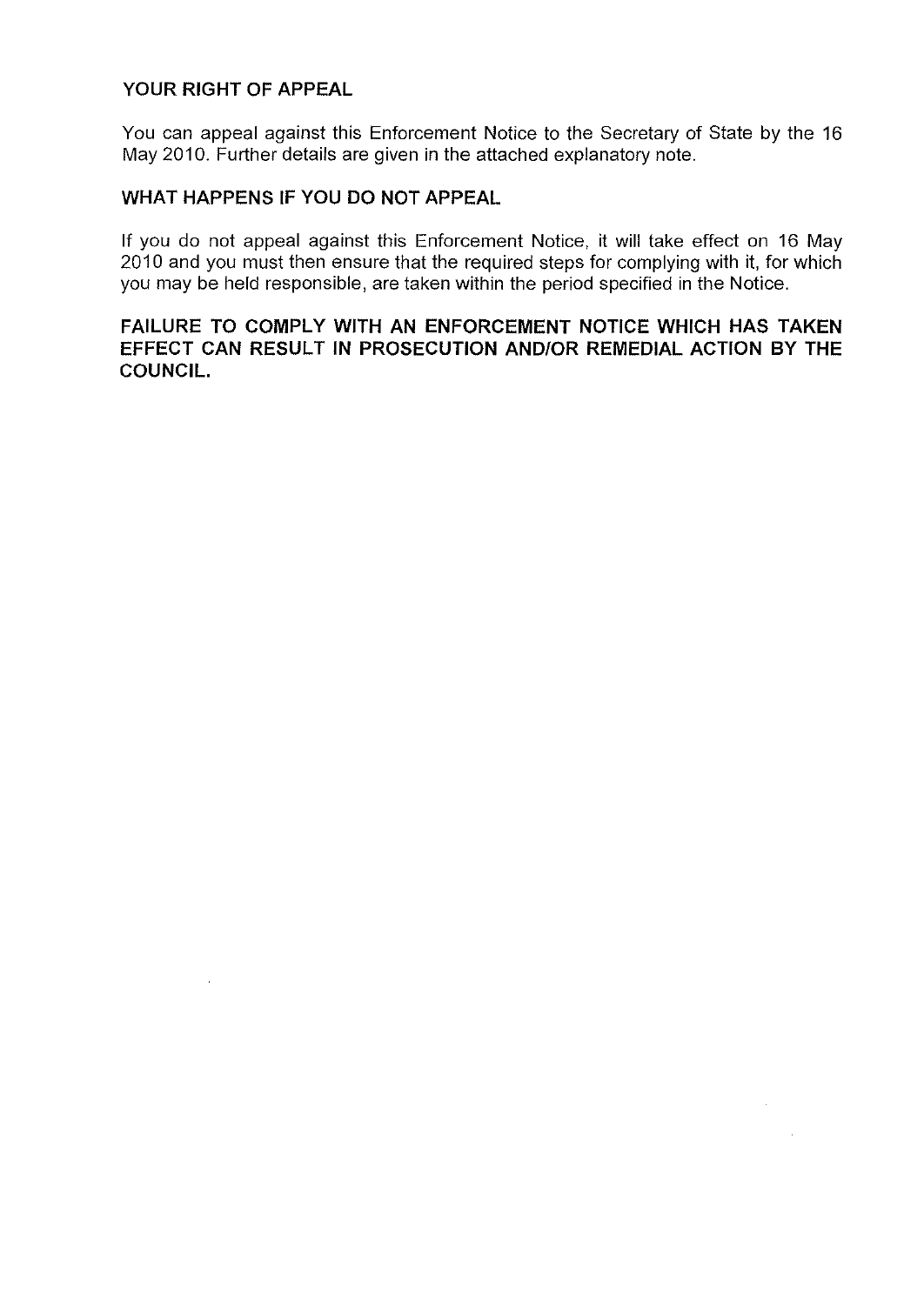# **EXPLANATORY NOTES**

# **STATUTORY PROVISIONS**

A summary of Sections 171A, 171B and 172 to 177 of the Town and Country Planning Act 1990 (as amended) is enclosed with this Notice.

### **YOUR RIGHT OF APPEAL**

You can appeal against this Notice, but any appeal must be in writing and received, or posted (with the postage paid and properly addressed) in time to be received in the ordinary course of the post, by the Secretary of State before 16 May 2010.

If you intend to appeal against this Notice you should follow the instructions given on the information sheet from the Planning Inspectorate which accompanies this Notice.

### **GROUNDS OF APPEAL**

The grounds of appeal are set out in Section 174 of the Town and Country Planning Act 1990 (as amended) you may appeal on one or more of the following grounds:-

- (a) that, in respect of any breach of planning control which may be constituted by the matters stated in the Notice, planning permission ought to be granted, as the case may be, the condition or limitation concerned ought to be discharged:
- (b) that those matters have not occurred;
- (c) that those matters (if they occurred) do not constitute a breach of planning control;
- (d) that, at the date when the notice was issued, no enforcement action could be taken in respect of any breach of planning control which may be constituted by those matters;
- (e) that copies of the Enforcement Notice were not served as required by section 172;
- (f) that steps required by the notice to be taken, or the activities required by the notice to cease, exceed what is necessary to remedy any breach of planning control which may be constituted by those matters or, as the case may be, to remedy any injury to amenity which has been caused by any such breach;
- (g) that any period specified in the notice in accordance with section 173(9) falls short of what should reasonably be allowed.

Not all these grounds may be relevant to you.

# **PLANNING APPLICATION FEE**

Should wish to appeal on ground (a) - that planning permission should be granted for the unauthorised development - then a fee of £170.00 is payable both to the Secretary of State and to the Council, making the total fees payable £340.00. If the fees are not paid then that ground of appeal will not be valid.